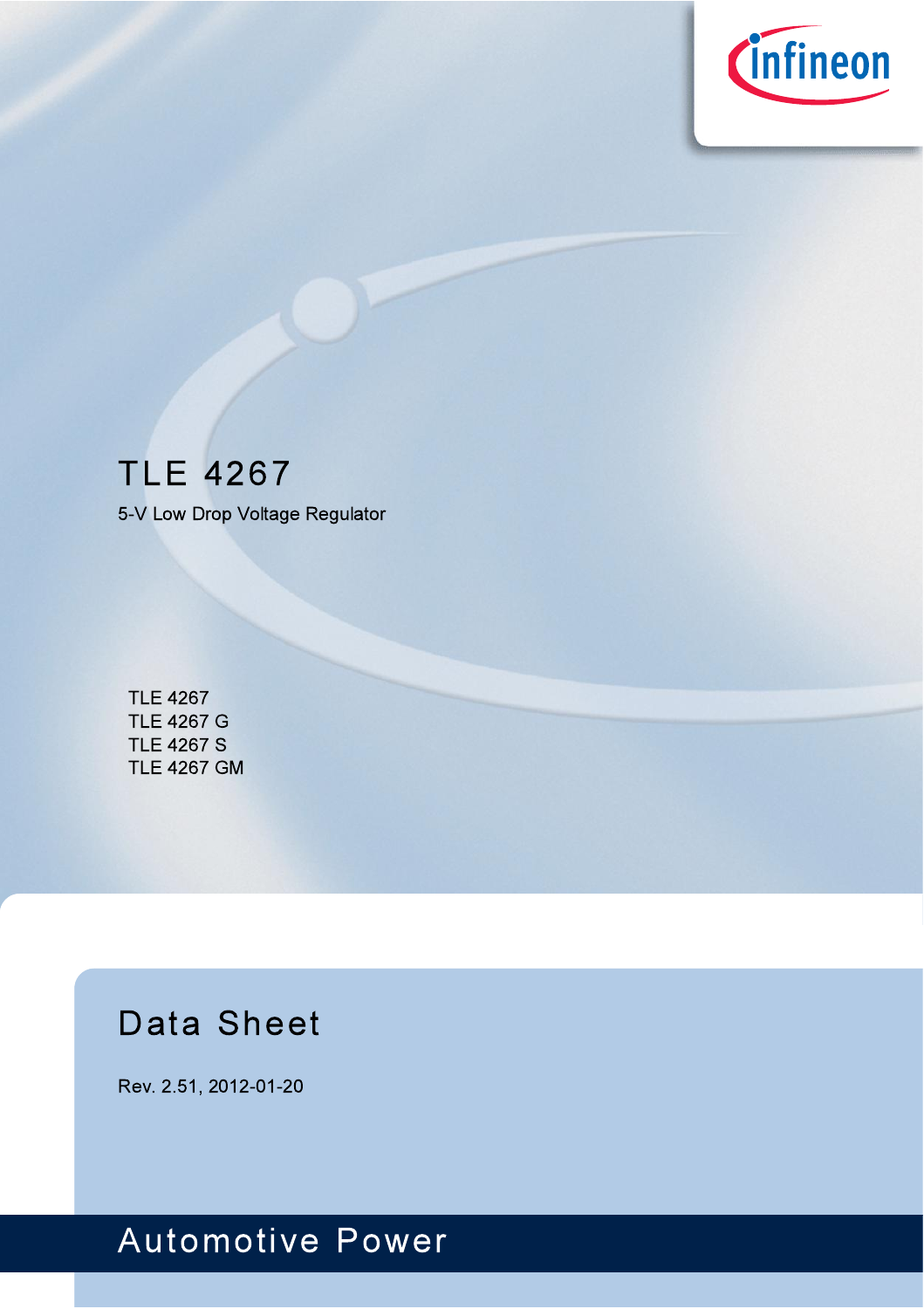

## **5-V Low Drop Voltage Regulator TLE 4267**



#### <span id="page-1-0"></span>**Features**

- Output voltage tolerance  $\leq \pm 2\%$
- 400 mA output current capability
- Low-drop voltage
- Very low standby current consumption
- Input voltage up to 40 V
- Overvoltage protection up to 60 V ( $\leq$  400 ms)
- Reset function down to 1 V output voltage
- ESD protection up to 2000 V
- Adjustable reset time
- On/off logic
- Overtemperature protection
- Reverse polarity protection
- Short-circuit proof
- Wide temperature range
- Suitable for use in automotive electronics
- Green Product (RoHS compliant)
- AEC Qualified

#### **Functional Description**

TLE 4267 is a 5-V low drop voltage regulator for automotive applications in the PG-TO220-7 or PG-DSO-14-30 package. It supplies an output current of > 400 mA. The IC is shortcircuit-proof and has an overtemperature protection circuit.

| <b>Type</b>     | Package       | <b>Type</b>        | Package             |
|-----------------|---------------|--------------------|---------------------|
| <b>TLE 4267</b> | PG-TO220-7-11 | TLE 4267 S         | PG-TO220-7-12       |
| TLE 4267 G      | PG-TO263-7-1  | <b>TLE 4267 GM</b> | <b>PG-DSO-14-30</b> |







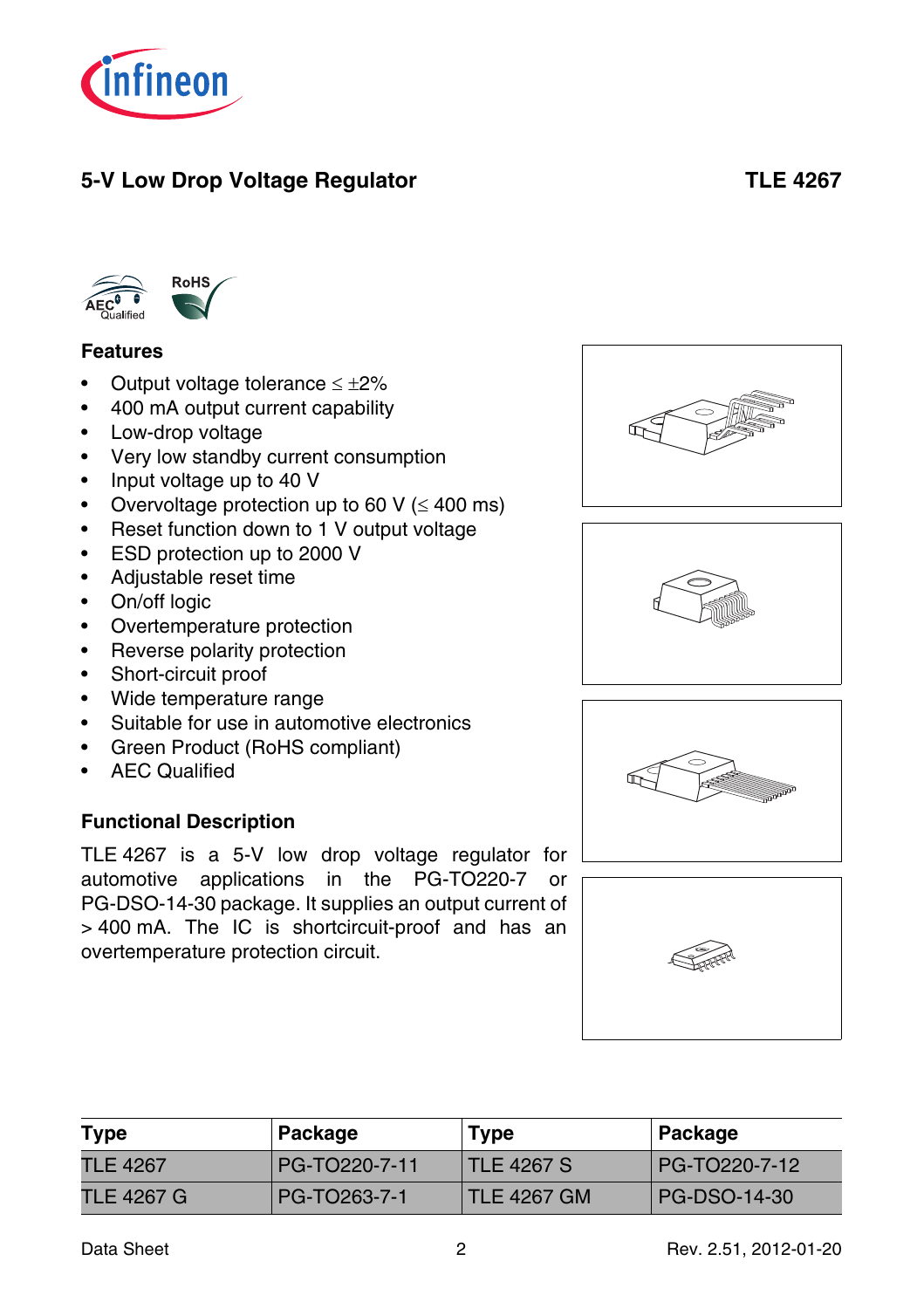

#### **Application**

The IC regulates an input voltage  $V_1$  in the range of 5.5 V  $< V_1$   $<$  40 V to a nominal output voltage of  $V_{\Omega} = 5.0$  V. A reset signal is generated for an output voltage of  $V_{\Omega} < V_{\text{RT}}$  (typ. 4.5 V). The reset delay can be set with an external capacitor. The device has two logic inputs. A voltage of  $V_{E2} > 4.0$  V given to the E2-pin (e.g. by ignition) turns the device on. Depending on the voltage on pin E6 the IC may be hold in active-state even if  $V_{E2}$  goes to low level. This makes it simple to implement a self-holding circuit without external components. When the device is turned off, the output voltage drops to 0 V and current consumption tends towards 0 μA.

#### **Design Notes for External Components**

The input capacitor  $C_{\mathsf{I}}$  is necessary for compensation of line influences. The resonant circuit consisting of lead inductance and input capacitance can be damped by a resistor of approx. 1  $\Omega$  in series with  $C_{\mathsf{I}}$ . The output capacitor is necessary for the stability of the regulating circuit. Stability is guaranteed at values of  $\geq 22 \mu$ F and an ESR of  $\leq 3 \Omega$  within the operating temperature range.

#### **Circuit Description**

The control amplifier compares a reference voltage, which is kept highly accurate by resistance adjustment, to a voltage that is proportional to the output voltage and drives the base of the series transistor via a buffer. Saturation control as a function of the load current prevents any over-saturating of the power element.

The reset output RO is in high-state if the voltage on the delay capacitor  $C<sub>D</sub>$  is greater or equal  $V_{UD}$ . The delay capacitance  $C_D$  is charged with the current  $I_D$  for output voltages greater than the reset threshold  $V_{\text{RT}}$ . If the output voltage gets lower than  $V_{\text{RT}}$  a fast discharge of the delay capacitor  $C_{\text{D}}$  sets in and as soon as  $V_{\text{CD}}$  gets lower than  $V_{\text{CD}}$  the reset output RO is set to low-level (see **[Figure 6](#page-12-0)**). The reset delay can be set within wide range by dimensioning the capacitance of the external capacitor.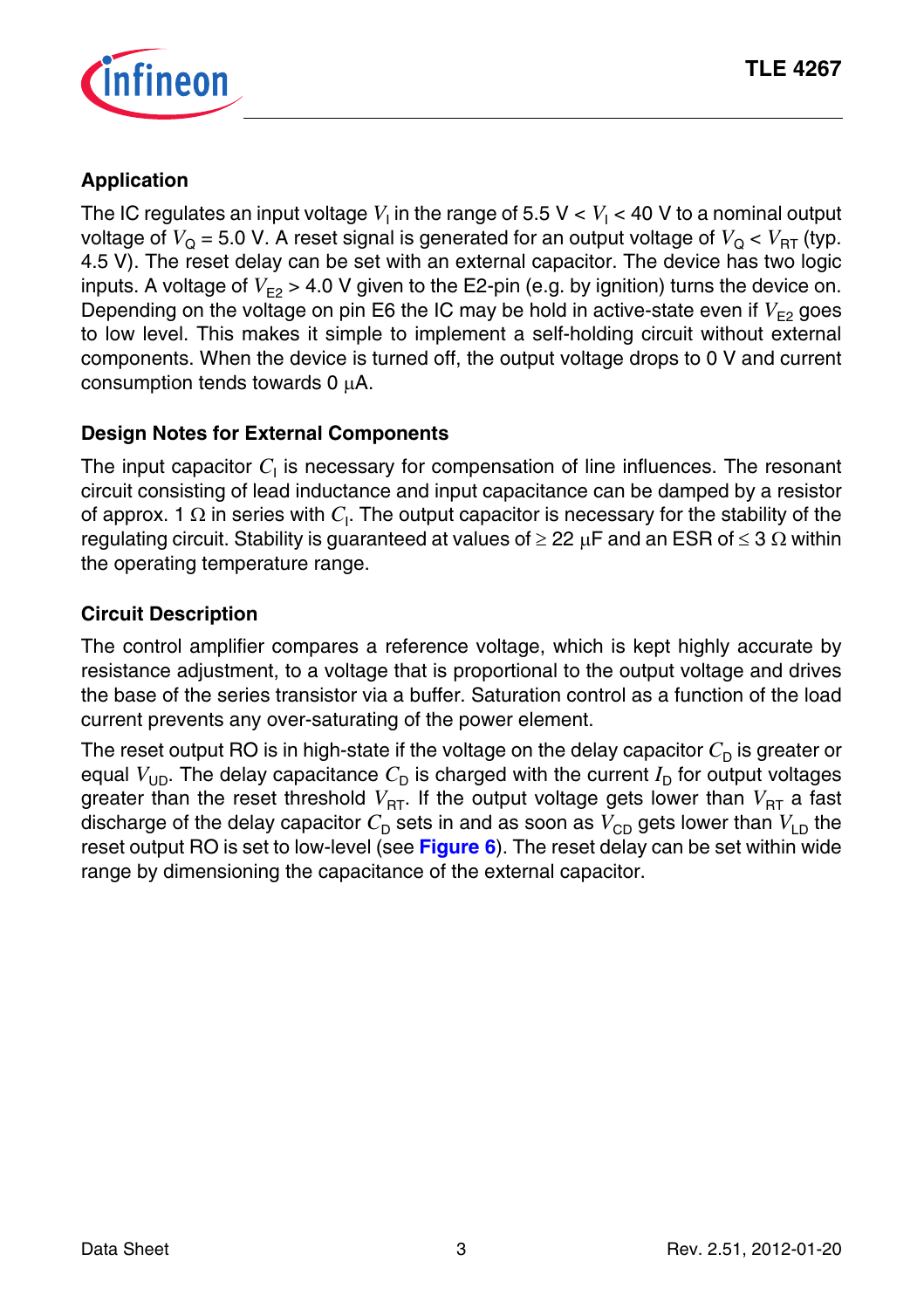

<span id="page-3-0"></span>

| Table 1               | <b>Truth Table for Turn-ON/Turn-OFF Logic</b> |              |                                                                                                                                                                                                 |  |  |  |  |  |
|-----------------------|-----------------------------------------------|--------------|-------------------------------------------------------------------------------------------------------------------------------------------------------------------------------------------------|--|--|--|--|--|
| E2,<br><b>Inhibit</b> | E6.<br><b>Hold</b>                            | $V_{\Omega}$ | <b>Remarks</b>                                                                                                                                                                                  |  |  |  |  |  |
| L                     | X                                             | <b>OFF</b>   | Initial state, Inhibit internally pulled-up                                                                                                                                                     |  |  |  |  |  |
| H                     | X                                             | <b>ON</b>    | Regulator switched on via Inhibit, by ignition for example                                                                                                                                      |  |  |  |  |  |
| H                     | L                                             | <b>ON</b>    | Hold clamped active to ground by controller while Inhibit is still<br>high                                                                                                                      |  |  |  |  |  |
| X                     |                                               | <b>ON</b>    | Previous state remains, even ignition is shut off: self-holding<br>state                                                                                                                        |  |  |  |  |  |
| L                     | L                                             | <b>ON</b>    | Ignition shut off while regulator is in self-holding state                                                                                                                                      |  |  |  |  |  |
| $\mathbf{I}$          | н                                             | OFF          | Regulator shut down by releasing of Hold while Inhibit remains<br>Low, final state. No active clamping required by external self-<br>holding circuit ( $\mu$ C) to keep regulator in off-state. |  |  |  |  |  |

Inhibit: E2 Enable function, active High Hold: E6 Hold and release function, active Low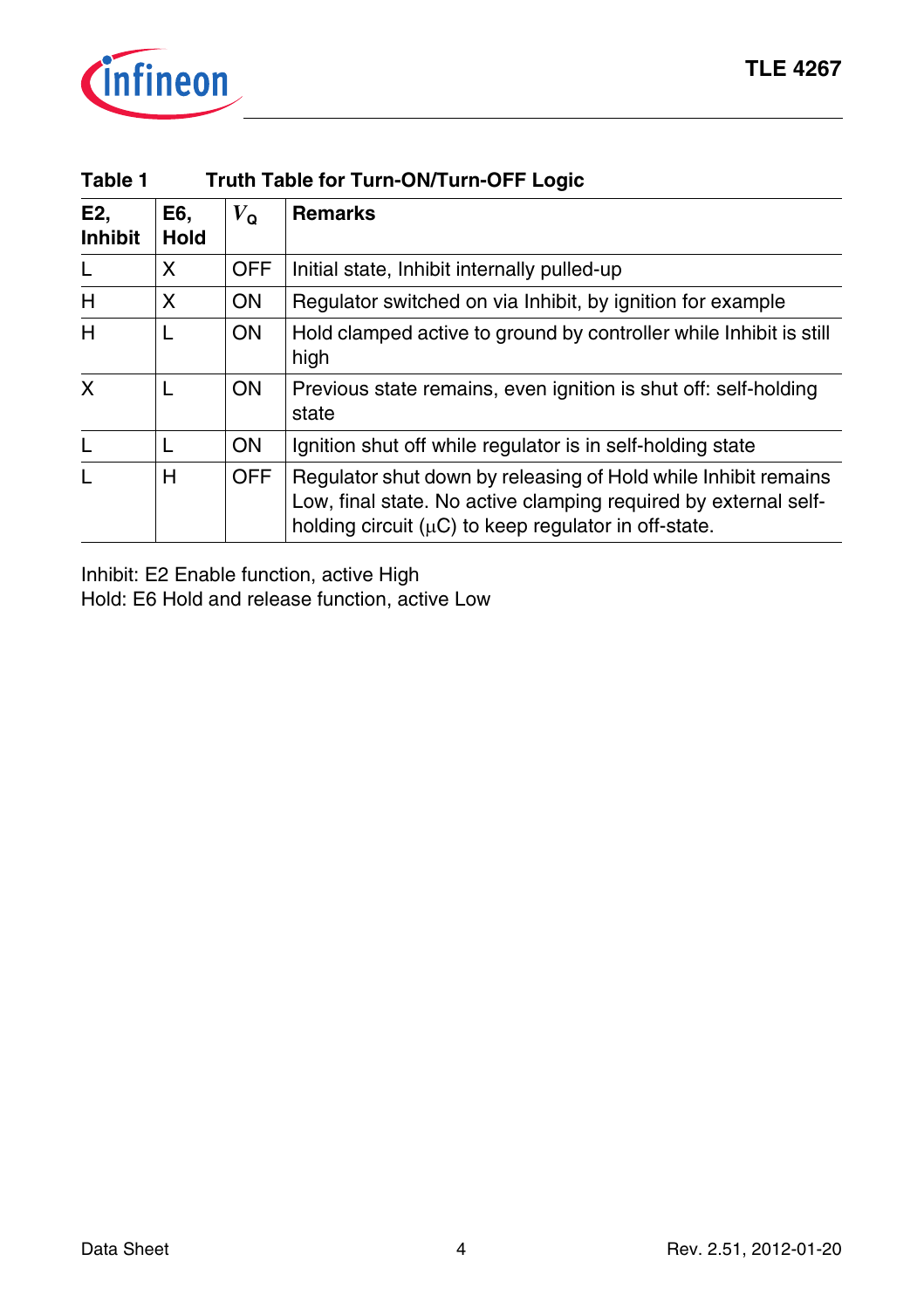



**Figure 1** Pin Configuration (top view)

| <b>Pin Definitions and Functions</b><br>Table 2 |  |
|-------------------------------------------------|--|
|-------------------------------------------------|--|

| Pin            | Symbol         | <b>Function</b>                                                                                                      |
|----------------|----------------|----------------------------------------------------------------------------------------------------------------------|
| $\mathbf{1}$   |                | <b>Input</b> ; block to ground directly at the IC by a ceramic capacitor                                             |
| 2              | F <sub>2</sub> | Inhibit; device is turned on by High signal on this pin; internal<br>pull-down resistor of 100 k $\Omega$            |
| 3              | RO             | <b>Reset Output;</b> open-collector output internally connected to<br>the output via a resistor of 30 k $\Omega$     |
| $\overline{4}$ | GND            | <b>Ground:</b> connected to rear of chip                                                                             |
| 5              | D              | Reset Delay; connect via capacitor to GND                                                                            |
| 6              | E6             | Hold; see Table 1 for function; this input is connected to output<br>voltage via a pull-up resistor of 50 k $\Omega$ |
|                | O              | 5-V Output; block to GND with 22- $\mu$ F capacitor, ESR < 3 $\Omega$                                                |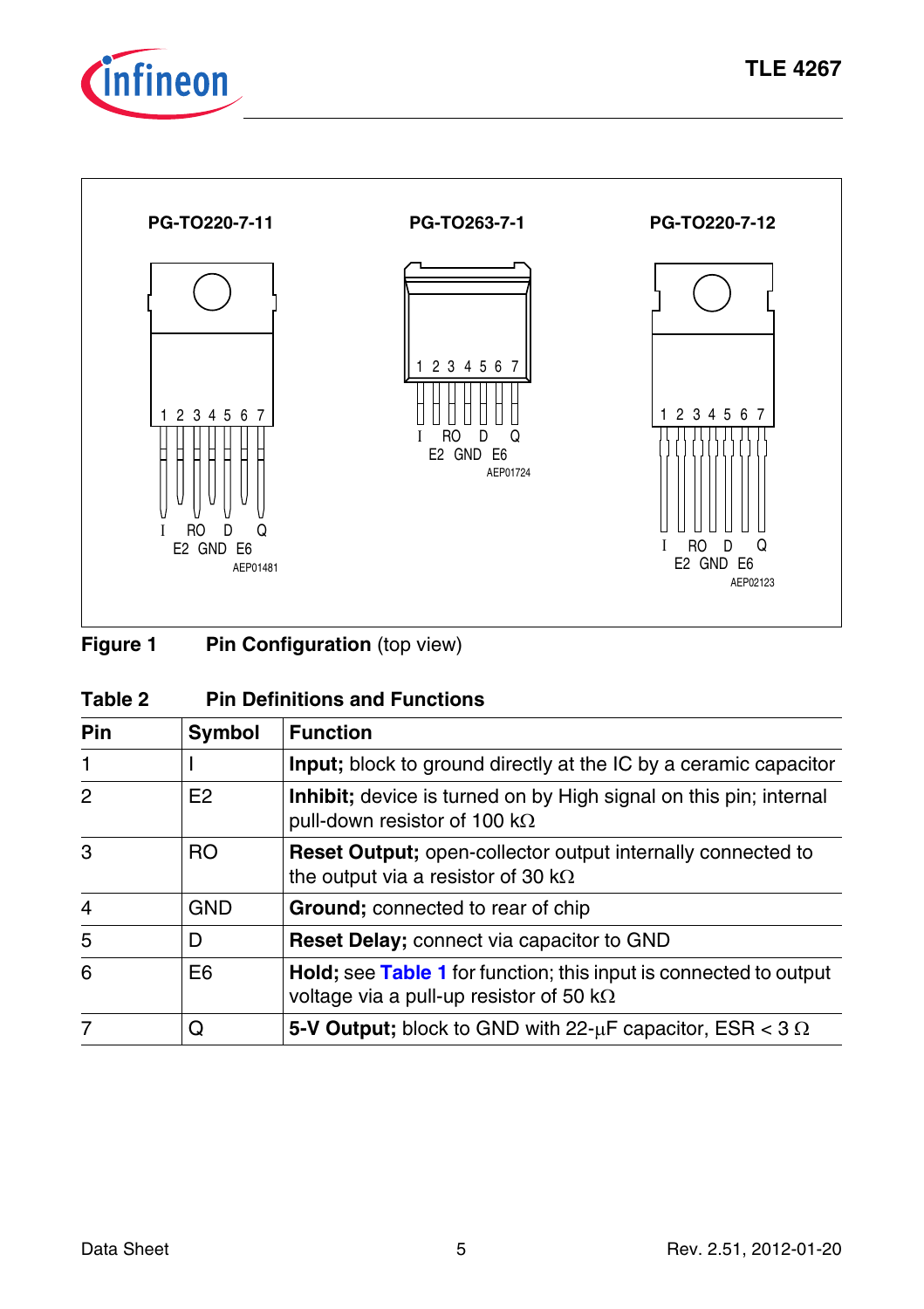



**Figure 2** Pin Configuration (top view)

| Table 3 | <b>Pin Definitions and Functions</b> |
|---------|--------------------------------------|
|---------|--------------------------------------|

| Pin                    | <b>Symbol</b>  | <b>Function</b>                                                                                                              |
|------------------------|----------------|------------------------------------------------------------------------------------------------------------------------------|
| 1                      |                | <b>Input:</b> block to ground directly at the IC by a ceramic capacitor                                                      |
| $\mathcal{P}$          | E <sub>2</sub> | Inhibit; device is turned on by High signal on this pin; internal<br>pull-down resistor of 100 k $\Omega$                    |
| 7                      | R <sub>O</sub> | <b>Reset Output:</b> open-collector output internally connected to<br>the output via a resistor of 30 k $\Omega$             |
| 3, 4, 5, 10,<br>11, 12 | <b>GND</b>     | <b>Ground:</b> connected to rear of chip                                                                                     |
| 8                      | D              | <b>Reset Delay:</b> connect with capacitor to GND for setting delay                                                          |
| 9                      | E6             | <b>Hold</b> ; see Table 1 for function; this input is connected to output<br>voltage via a pull-up resistor of 50 k $\Omega$ |
| 13                     | Q              | 5-V Output; block to GND with 22- $\mu$ F capacitor, ESR $\leq$ 3 $\Omega$                                                   |
| 6, 14                  | N.C.           | Not Connected                                                                                                                |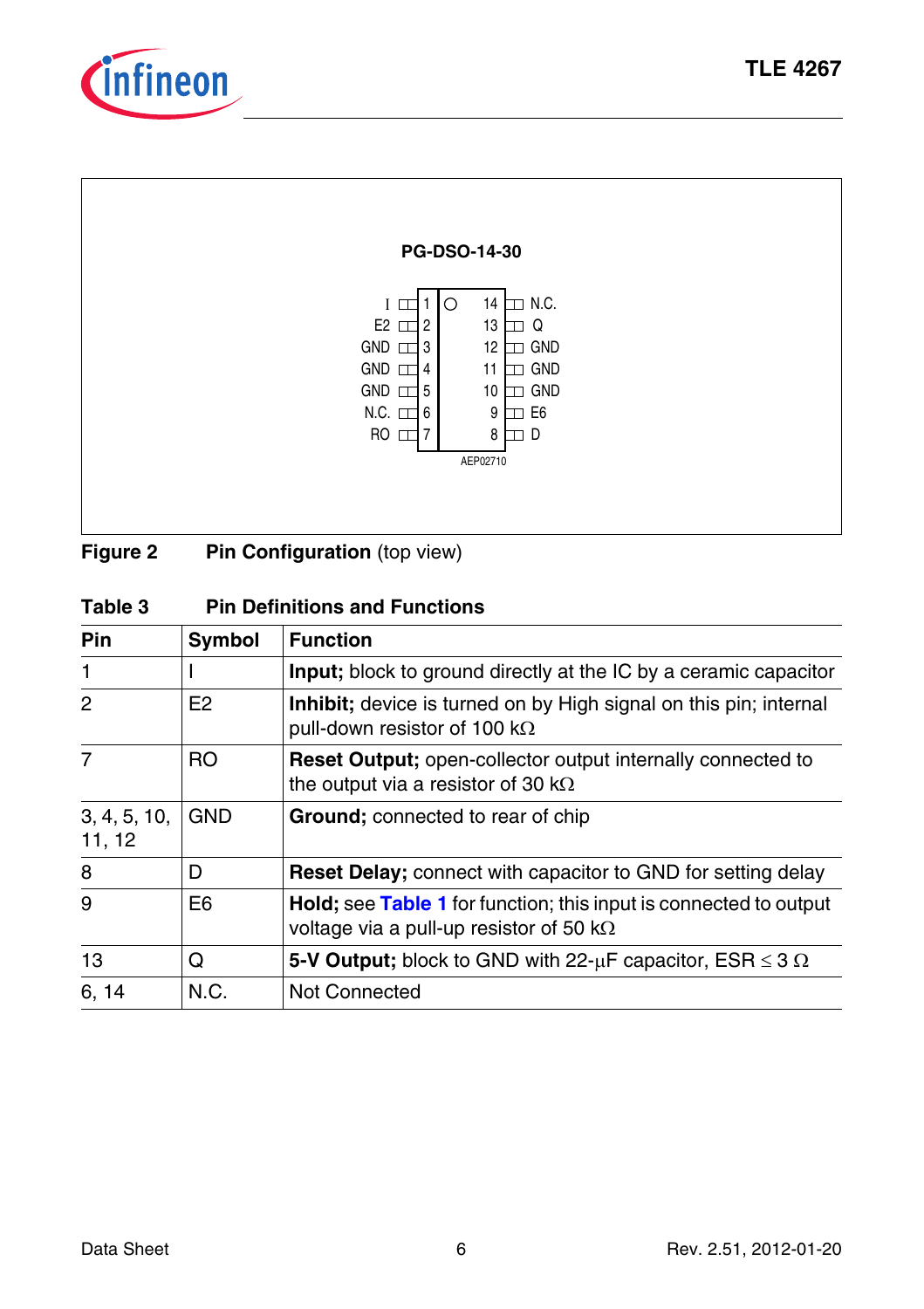



<span id="page-6-0"></span>**Figure 3 Block Diagram**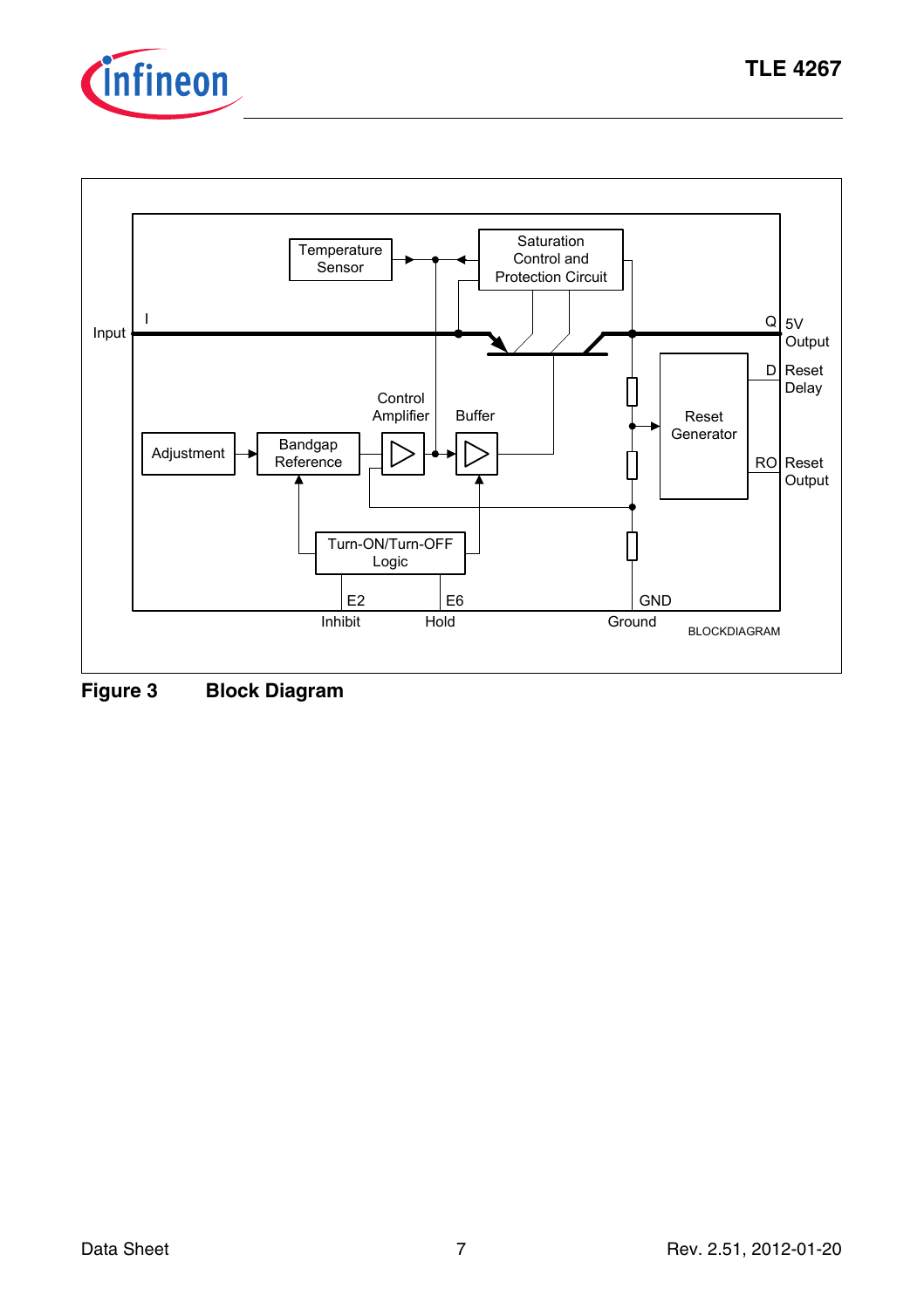

#### **Table 4 Absolute Maximum Ratings**

 $T_{\rm J}$  = -40 to 150 °C

| <b>Parameter</b>     | <b>Symbol</b>                 |                          | <b>Limit Values</b>      |             | <b>Notes</b>             |
|----------------------|-------------------------------|--------------------------|--------------------------|-------------|--------------------------|
|                      |                               | Min.                     | Max.                     |             |                          |
| Input                |                               |                          |                          |             |                          |
| Voltage              | V <sub>1</sub>                | $-42$                    | 42                       | v           |                          |
| Voltage              | $V_{\rm l}$                   |                          | 60                       | v           | $t \leq 400$ ms          |
| Current              | $I_{\rm I}$                   |                          |                          |             | internally limited       |
| <b>Reset Output</b>  |                               |                          |                          |             |                          |
| Voltage              | $V_{\sf{RO}}$                 | $-0.3$                   | $\overline{7}$           | V           |                          |
| Current              | $I_{\mathsf{RO}}$             |                          | -                        | —           | internally limited       |
| <b>Reset Delay</b>   |                               |                          |                          |             |                          |
| Voltage              | $V_D$                         | $-0.3$                   | 42                       | v           | $\overline{\phantom{0}}$ |
| Current              | $I_{\mathsf{D}}$              |                          | $\qquad \qquad$          | —           |                          |
| Output               |                               |                          |                          |             |                          |
| Voltage              | $V_{\mathsf{Q}}$              | $-0.3$                   | $\overline{7}$           | v           |                          |
| Current              | $I_{\mathsf{Q}}$              |                          |                          |             | internally limited       |
| <b>Inhibit</b>       |                               |                          |                          |             |                          |
| Voltage              | $V_{\sf E2}$                  | $-42$                    | 42                       | v           |                          |
| Current              | $I_{\mathsf{E2}}$             | -5                       | 5                        | mA          | $t \leq 400$ ms          |
| Hold                 |                               |                          |                          |             |                          |
| Voltage              | $V_{E6}$                      | $-0.3$                   | $\overline{7}$           | v           |                          |
| Current              | $I_{\mathsf{E}\underline{6}}$ |                          |                          | mA          | internally limited       |
| <b>GND</b>           |                               |                          |                          |             |                          |
| Current              | $I_{\mathsf{GND}}$            | $-0.5$                   | $\overline{\phantom{0}}$ | A           |                          |
| <b>Temperatures</b>  |                               |                          |                          |             |                          |
| Junction temperature | $T_{\rm J}$                   | $\overline{\phantom{0}}$ | 150                      | $^{\circ}C$ |                          |
| Storage temperature  | $T_{\rm stg}$                 | $-50$                    | 150                      | $\circ$ C   |                          |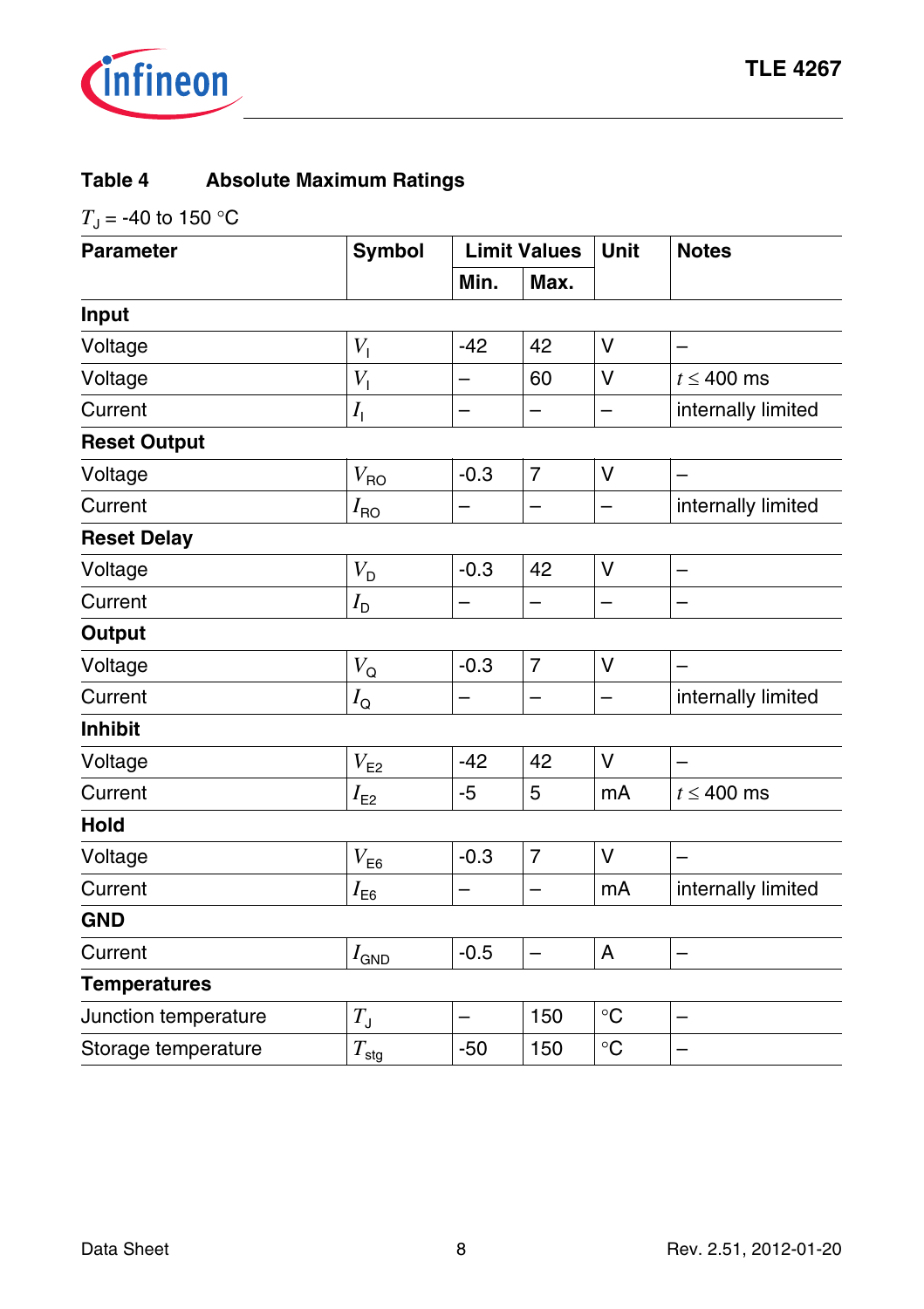

#### **Table 5 Operating Range**

| <b>Parameter</b>          | <b>Symbol</b>       |       | <b>Limit Values</b> |             | <b>Notes</b>                                |
|---------------------------|---------------------|-------|---------------------|-------------|---------------------------------------------|
|                           |                     | Min.  | Max.                |             |                                             |
| Input voltage             | $V_{1}$             | 5.5   | 40                  | V           | see diagram                                 |
| Junction temperature      | $T_{\rm J}$         | $-40$ | 150                 | $^{\circ}C$ |                                             |
| <b>Thermal Resistance</b> |                     |       |                     |             |                                             |
| Junction ambient          | $R_{\rm thja}$      | —     | 65                  | K/W         | PG-TO220-7-11<br>package                    |
| Junction-case             | $R_{\mathsf{thic}}$ | —     | 6                   | K/W         | PG-TO220-7-11<br>package                    |
| Junction-case             | $Z_{\text{thjc}}$   |       | $\overline{c}$      | K/W         | $T < 1$ ms<br>PG-TO220-7-11<br>package      |
| Junction ambient          | $R_{\mathsf{thia}}$ |       | 70                  | K/W         | PG-TO263-7-1<br>(SMD) package               |
| Junction-case             | $R_{\text{thic}}$   |       | 6                   | K/W         | PG-TO263-7-1<br>(SMD) package               |
| Junction-case             | $Z_{\mathsf{thjc}}$ |       | 2                   | K/W         | $T < 1$ ms<br>PG-TO263-7-1<br>(SMD) package |
| Junction ambient          | $R_{\rm thja}$      |       | 65                  | K/W         | PG-TO220-7-12<br>package                    |
| Junction-case             | $R_{\rm thjc}$      | -     | 6                   | K/W         | PG-TO220-7-12<br>package                    |
| Junction-case             | $Z_{\rm thic}$      |       | $\overline{c}$      | K/W         | $T < 1$ ms<br>PG-TO220-7-12<br>package      |
| Junction ambient          | $R_{\rm thja}$      |       | 70                  | K/W         | PG-DSO-14-30<br>package                     |
| Junction-pin              | $R_{\text{tip}}$    |       | 30                  | K/W         | PG-DSO-14-30<br>package                     |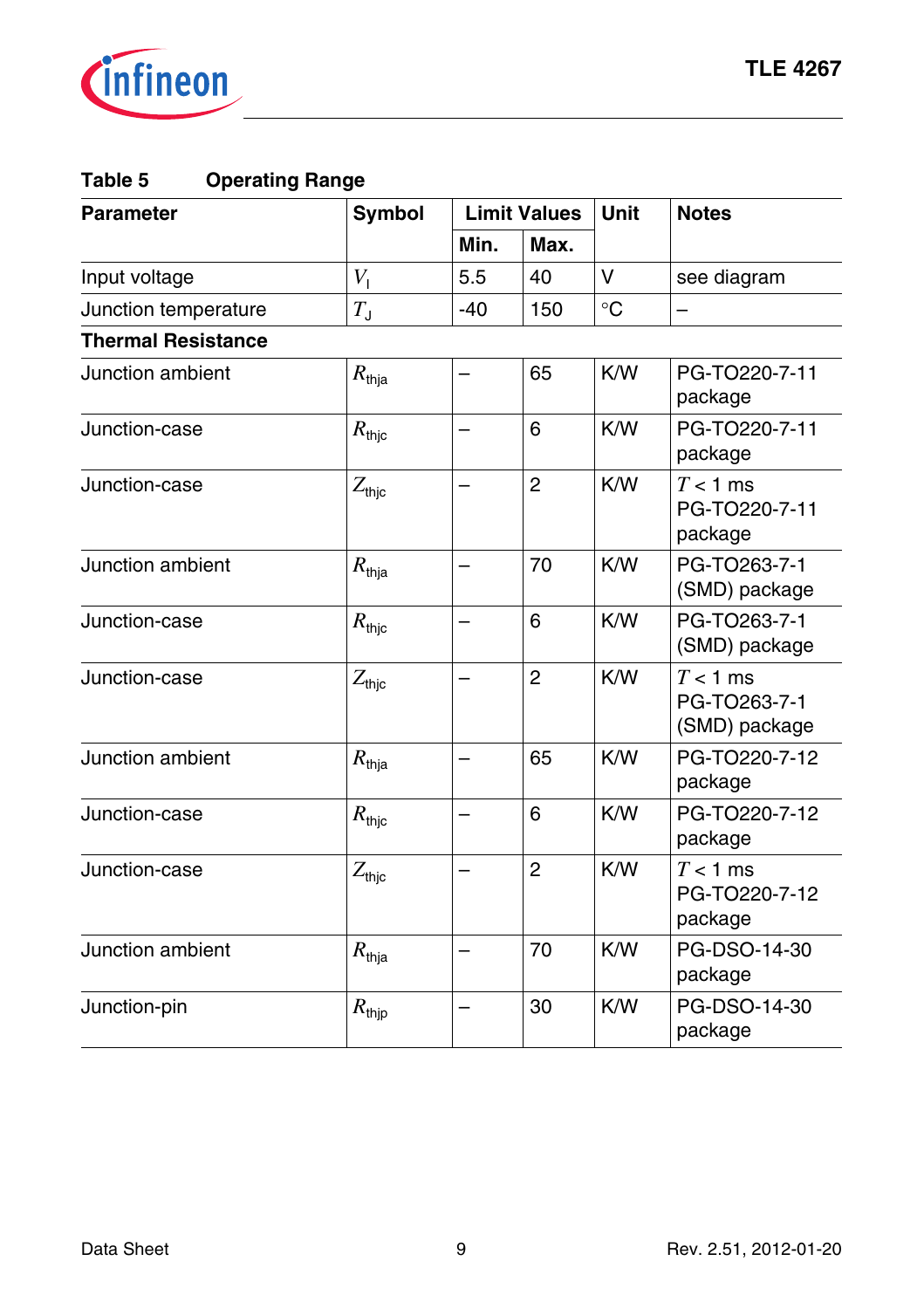

## **Table 6 Characteristics**

 $V_{\text{l}}$  = 13.5 V; -40 °C <  $T_{\text{J}}$  < 125 °C;  $V_{\text{E2}}$  > 4 V (unless specified otherwise)

| <b>Parameter</b>                                           | Symbol                        | <b>Limit Values</b>      |                          |                          | Unit | <b>Test Condition</b>                                          |  |
|------------------------------------------------------------|-------------------------------|--------------------------|--------------------------|--------------------------|------|----------------------------------------------------------------|--|
|                                                            |                               | Min.                     | Typ.                     | Max.                     |      |                                                                |  |
| Output voltage                                             | $V_{\mathsf{Q}}$              | 4.9                      | 5                        | 5.1                      | V    | 5 mA $\leq I_{Q} \leq 400$ mA<br>6 V $\leq V_1 \leq 26$ V      |  |
| Output voltage                                             | $V_{\mathsf{Q}}$              | 4.9                      | 5                        | 5.1                      | V    | 5 mA $\leq I_{\Omega} \leq 150$ mA<br>6 V $\leq V_1 \leq 40$ V |  |
| Output current limiting                                    | $I_{\mathsf{Q}}$              | 500                      | $\overline{\phantom{0}}$ |                          | mA   | $T_{\rm J}$ = 25 °C                                            |  |
| Current consumption<br>$I_{\rm q} = I_{\rm l} - I_{\rm Q}$ | $I_{\mathsf{q}}$              |                          |                          | 50                       | μA   | IC turned off                                                  |  |
| Current consumption<br>$I_{\rm q} = I_{\rm l} - I_{\rm Q}$ | $I_{\mathsf{q}}$              | $\overline{\phantom{0}}$ | 1.0                      | 10                       | μA   | $T_{\rm J}$ = 25 °C<br>IC turned off                           |  |
| Current consumption<br>$I_{\rm q} = I_{\rm l} - I_{\rm Q}$ | $I_{\mathsf{q}}$              |                          | 1.3                      | $\overline{4}$           | mA   | $I_{\rm O}$ = 5 mA<br>IC turned on                             |  |
| Current consumption<br>$I_{\rm q} = I_{\rm l} - I_{\rm Q}$ | $I_{\mathsf{q}}$              |                          | —                        | 60                       | mA   | $I_{\rm O}$ = 400 mA                                           |  |
| Current consumption<br>$I_{\rm q} = I_{\rm l} - I_{\rm Q}$ | $I_{\mathsf{q}}$              |                          | $\overline{\phantom{0}}$ | 80                       | mA   | $I_{\Omega}$ = 400 mA<br>$V_1 = 5 V$                           |  |
| Drop voltage                                               | $V_{\text{Dr}}$               | $\overline{\phantom{0}}$ | 0.3                      | 0.6                      | V    | $I_{\Omega}$ = 400 mA <sup>1)</sup>                            |  |
| Load regulation                                            | $\Delta V_{\rm Q}$            |                          |                          | 50                       | mV   | 5 mA $\leq I_{\Omega} \leq 400$ mA                             |  |
| Supply-voltage<br>regulation                               | $\Delta V_{\Omega}$           |                          | 15                       | 25                       | mV   | $V_1 = 6$ to 36 V;<br>$I_{\rm Q}$ = 5 mA                       |  |
| Supply-voltage rejection                                   | <b>SVR</b>                    | $\overline{\phantom{0}}$ | 54                       | $\overline{\phantom{0}}$ | dB   | $f_r$ = 100 Hz;<br>$V_r = 0.5 Vpp$                             |  |
| Longterm stability                                         | $\Delta V_{\rm Q}$            |                          | 0                        |                          | mV   | 1000h                                                          |  |
| <b>Reset Generator</b>                                     |                               |                          |                          |                          |      |                                                                |  |
| Switching threshold                                        | $V_{\rm RT}$                  | 4.2                      | 4.5                      | 4.8                      | v    |                                                                |  |
| Reset High level                                           |                               | 4.5                      |                          |                          | v    | $R_{\text{ext}} = \infty$                                      |  |
| Saturation voltage                                         | $V_{\text{RO,SAT}}$           | $\equiv$                 | 0.1                      | 0.4                      | V    | $R_{\rm B}$ = 4.7 k $\Omega^{2}$                               |  |
| Internal Pull-up resistor                                  | $R_{\text{RO}}$               | $\overline{\phantom{0}}$ | 30                       | $\overline{\phantom{0}}$ | kΩ   |                                                                |  |
| Saturation voltage                                         | $V_{\mathsf{D},\mathsf{SAT}}$ | $\overline{\phantom{0}}$ | 50                       | 100                      | mV   | $V_{\text{Q}} < V_{\text{RT}}$                                 |  |
| Charge current                                             | $I_{\mathsf{D}}$              | 8                        | 15                       | 25                       | μA   | $V_D = 1.5 V$                                                  |  |
| Upper delay switching<br>threshold                         | $V_{UD}$                      | 2.6                      | 3                        | 3.3                      | v    | —                                                              |  |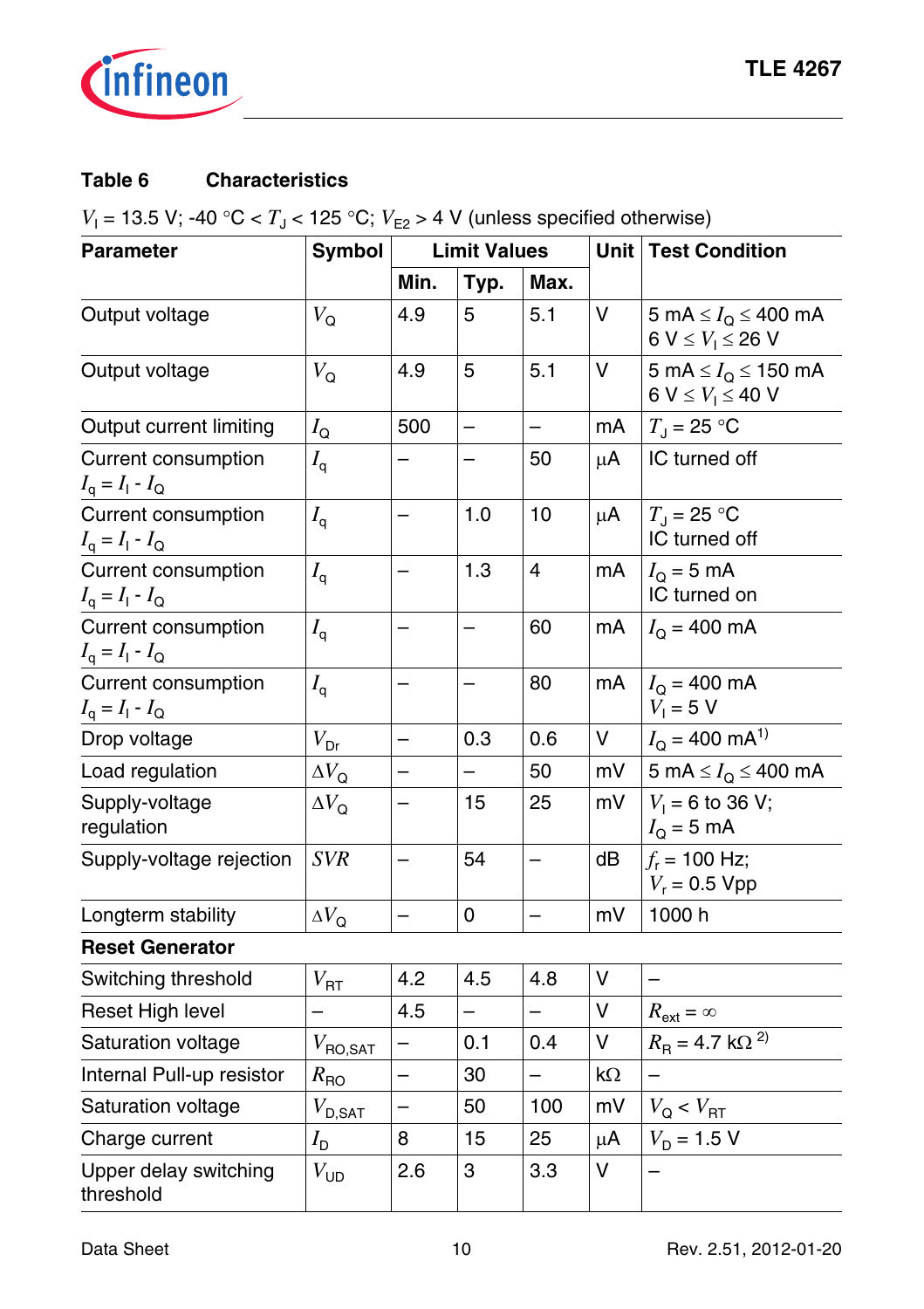

#### Table 6 **Characteristics** (cont'd)

### $V_{\text{l}}$  = 13.5 V; -40 °C <  $T_{\text{J}}$  < 125 °C;  $V_{\text{E2}}$  > 4 V (unless specified otherwise)

| <b>Parameter</b>                   | Symbol                             | <b>Limit Values</b> |      |                          | Unit | <b>Test Condition</b>             |
|------------------------------------|------------------------------------|---------------------|------|--------------------------|------|-----------------------------------|
|                                    |                                    | Min.                | Typ. | Max.                     |      |                                   |
| Delay time                         | $t_{\rm D}$                        |                     | 20   | $\overline{\phantom{0}}$ | ms   | $C_{\rm d}$ = 100 nF              |
| Lower delay switching<br>threshold | $V_{LD}$                           |                     | 0.43 |                          | v    |                                   |
| Reset reaction time                | $t_{\sf RR}$                       |                     | 2    |                          | μs   | $C_{\rm d}$ = 100 nF              |
| <b>Inhibit</b>                     |                                    |                     |      |                          |      |                                   |
| Turn on voltage                    | $V_{\text{U,INH}}$                 |                     | 3    | 4                        | v    | IC turned on                      |
| Turn off voltage                   | $V_{\mathsf{L},\mathsf{INH}}$      | 2                   |      |                          | v    | IC turned off                     |
| Pull-down resistor                 | $R_{\text{INH}}$                   | 50                  | 100  | 200                      | kΩ   |                                   |
| <b>Hysteresis</b>                  | $\Delta V_{\sf INH}$               | 0.2                 | 0.5  | 0.8                      | v    |                                   |
| Input current                      | $I_{\mathsf{INH}}$                 |                     | 35   | 100                      | μA   | $V_{INH}$ = 4 V                   |
| Hold voltage                       | $V_{\mathsf{U},\mathsf{HOLD}}$     | 30                  | 35   | 40                       | $\%$ | Referred to $V_{\Omega}$          |
| Turn off voltage                   | $V_{\text{L,HOLD}}$                | 60                  | 70   | 80                       | $\%$ | Referred to $V_{\Omega}$          |
| Pull-up resistor                   | $R$ <sub>HOLD</sub>                | 20                  | 50   | 100                      | kΩ   |                                   |
| <b>Overvoltage Protection</b>      |                                    |                     |      |                          |      |                                   |
| Turn off voltage                   | $V_{\text{I,OV}}$                  | 42                  | 44   | 46                       | v    | $V1$ increasing                   |
| Turn on voltage                    | $V_{\mathsf{I},\mathsf{turn\;on}}$ | 36                  |      |                          | v    | $V1$ decreasing<br>after turn off |

1) Drop voltage =  $V_1$  -  $V_Q$  (measured when the output voltage  $V_Q$  has dropped 100 mV from the nominal value obtained at  $V_1$  = 13.5 V)

2) The reset output is Low for 1  $V < V_Q < V_{\text{RT}}$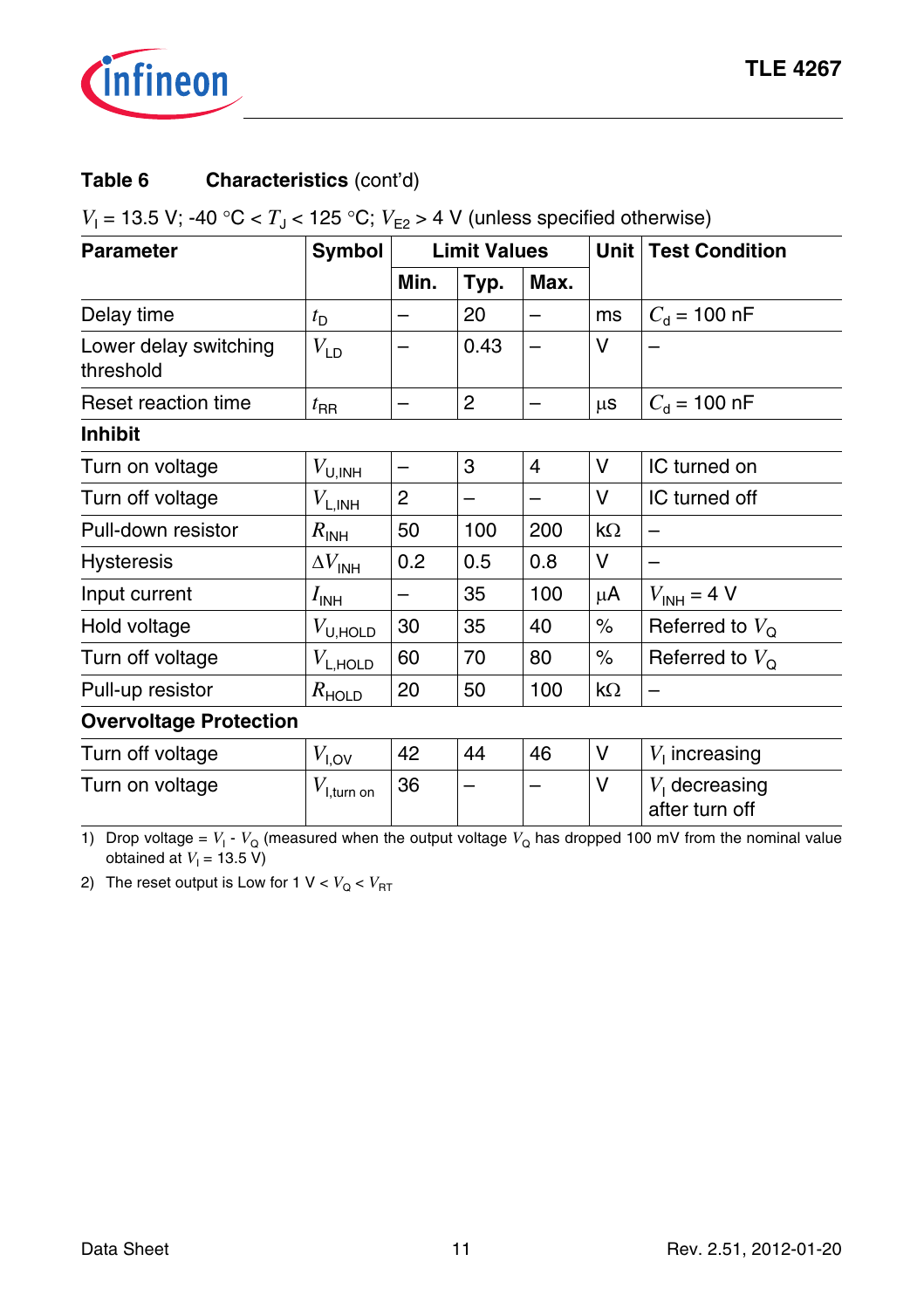







<span id="page-11-0"></span>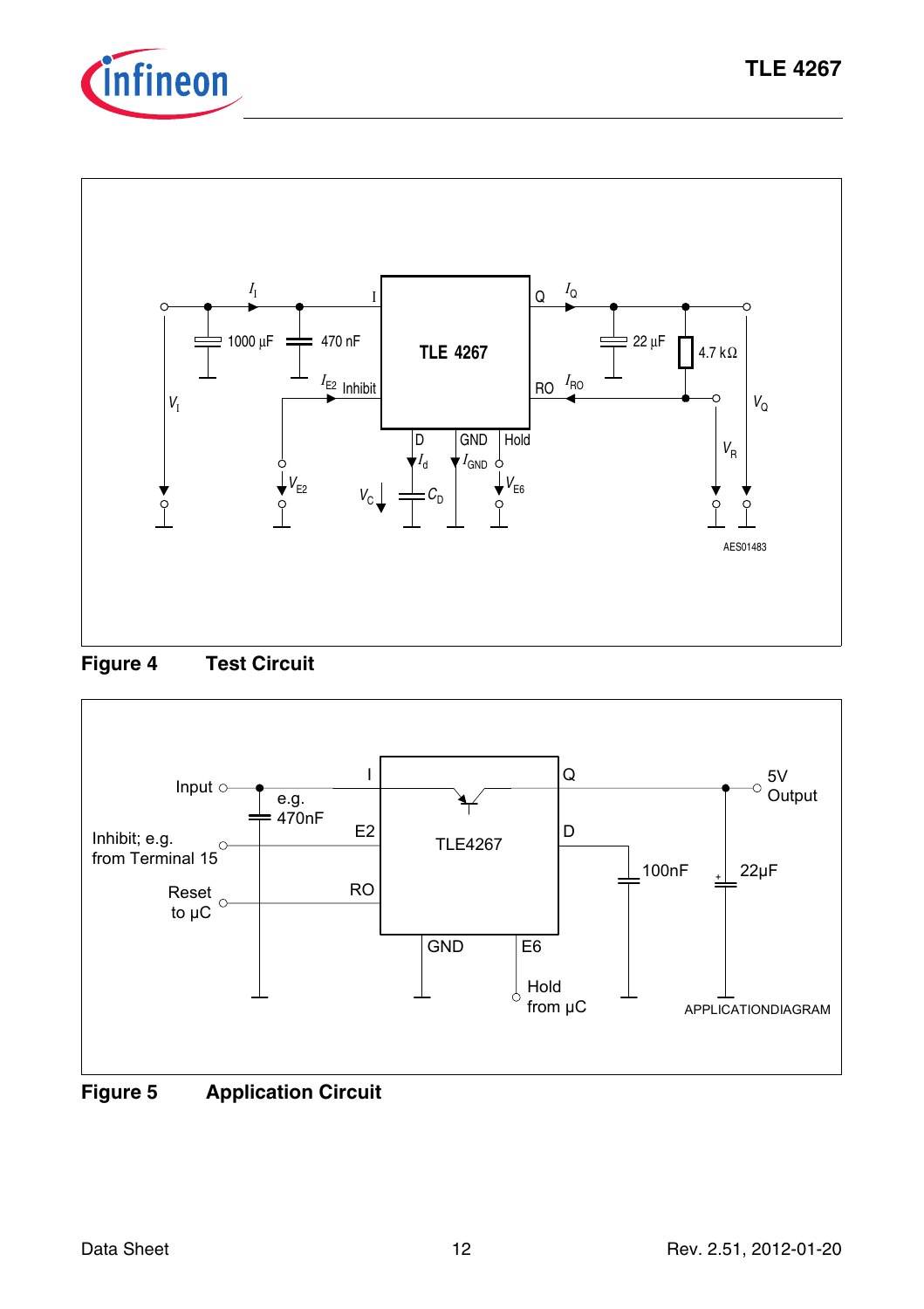

<span id="page-12-0"></span>

**TLE 4267**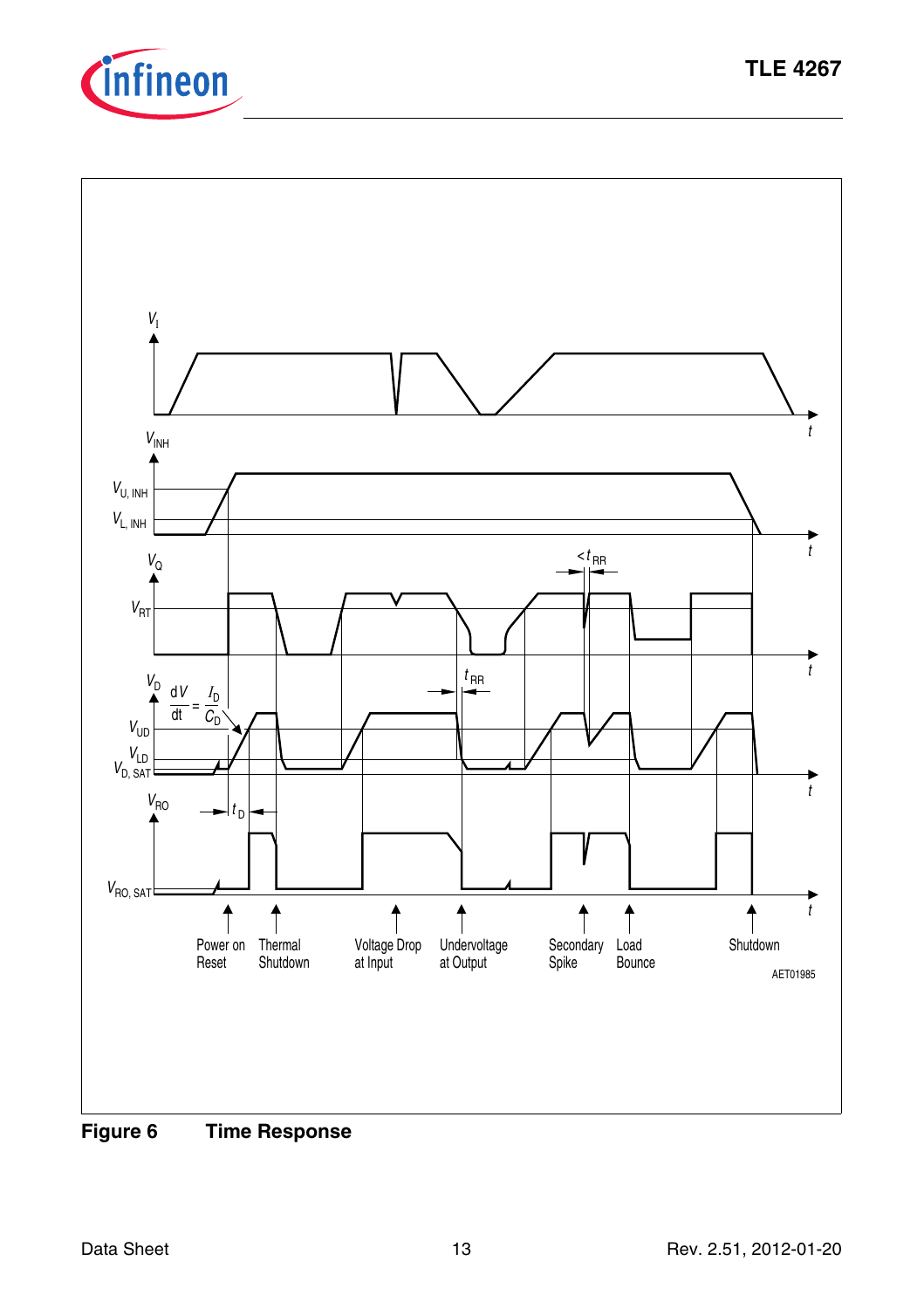



was released to  $V_{E6}$  >  $V_{E6, rel}$  for more 10) No switch on via  $V_{E6}$  possible after E6 than 4 μs



5) Enable inactive, clamped by int.

pull-down resistor

AET01986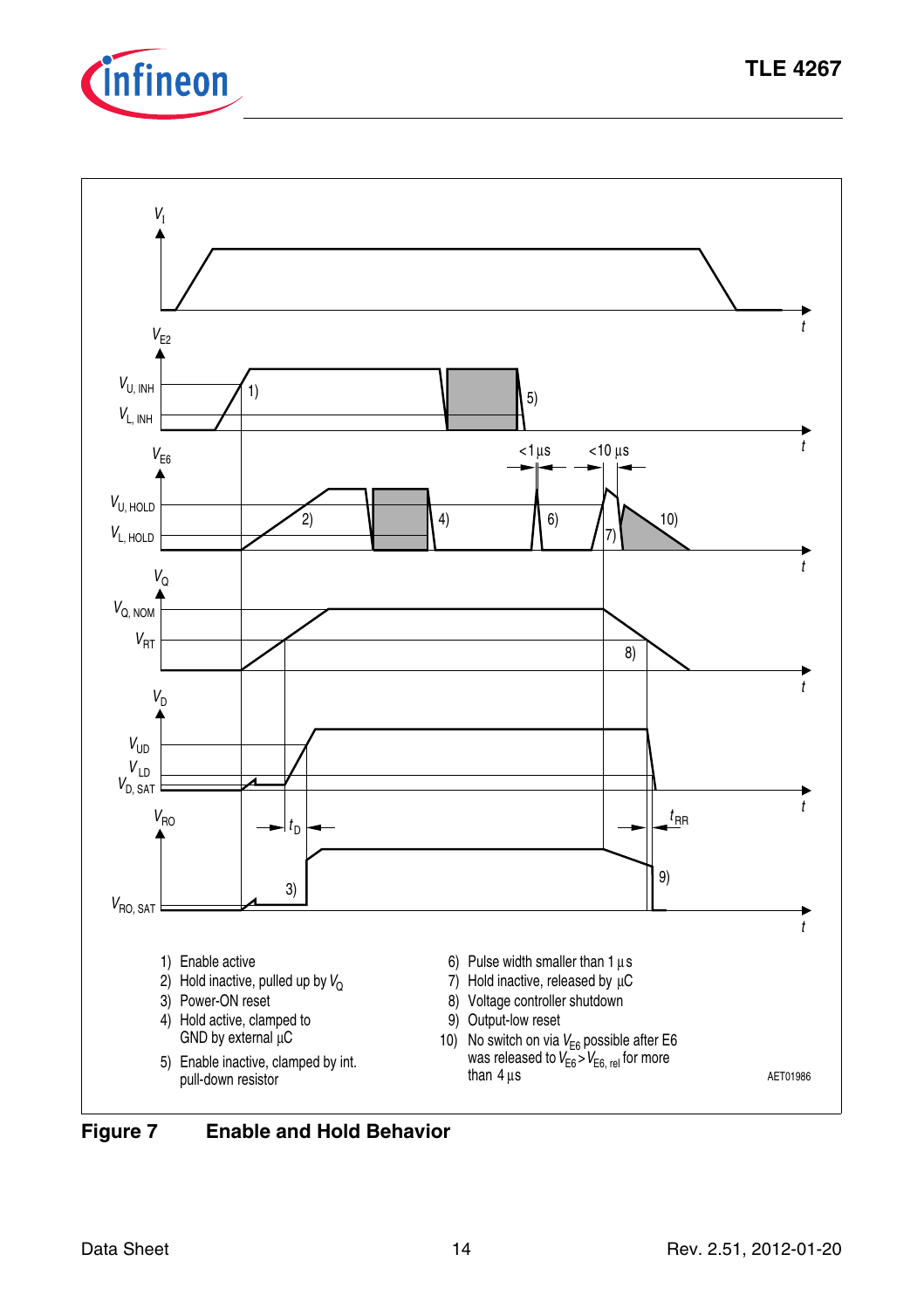AED01488



**Output Voltage** *V***Q versus Temperature** *T***<sup>j</sup>**



**Charge Current**  $I<sub>D</sub>$  **versus Temperature** *T***<sup>j</sup>**



**Drop Voltage**  $V_{\text{Dr}}$  **versus Output Current**  $I_0$ 700  $V_{\text{Dr}}$ ۸ mV



#### **Delay Switching Threshold**  $V_{UD}$  **versus Temperature** *T***<sup>j</sup>**

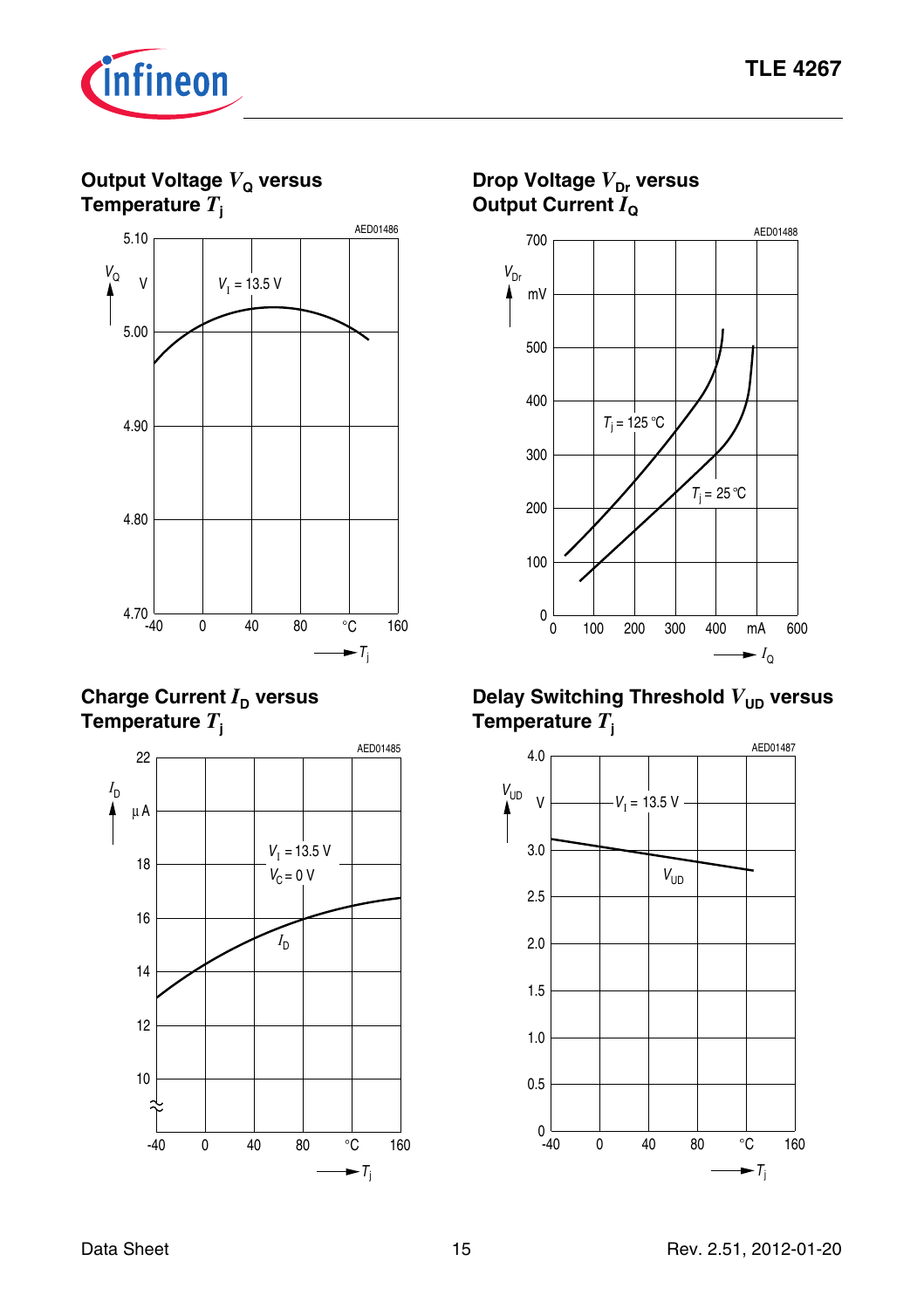

#### **Current Consumption** *I***q versus Output Current**  $I_{\text{o}}$



#### **Output Current Limiting**  $I_0$  **versus Temperature** *T***<sup>j</sup>**



#### **Current Consumption** *I***q versus Input Voltage**  $V_1$



#### **Output Current Limiting**  $I_0$  **versus Input Voltage**  $V_1$

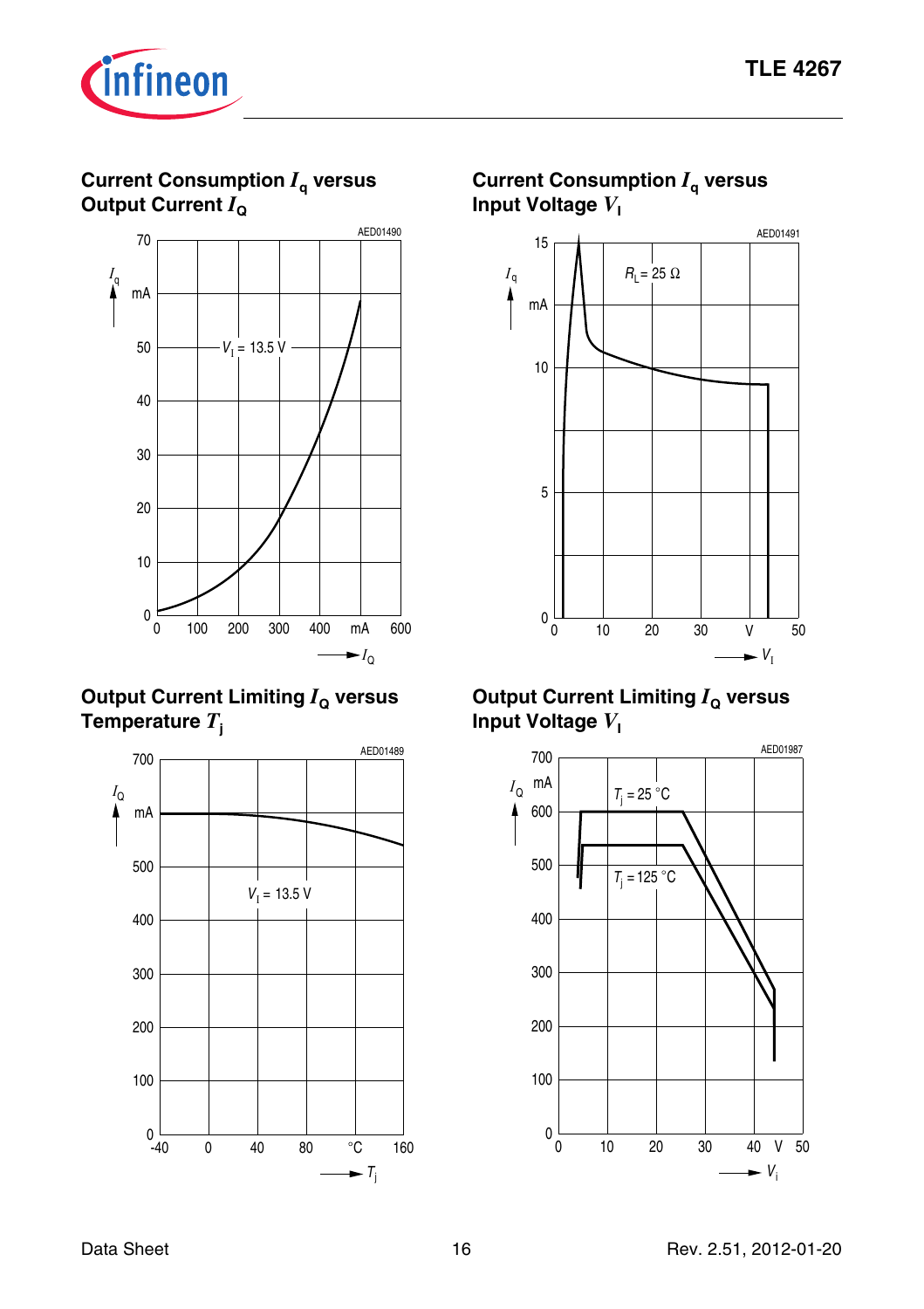*V* INH



**Output Voltage**  $V_Q$  **versus Inhibit Voltage**  $V_{\text{INH}}$ 



**Inhibit Current** *I***INH versus Inhibit Voltage** *V***INH** 0  $^{\circ}$  0 AED01989  $I_{\mathsf{INH}}$  μΑ 1 2 3 4 5 V 6 10 20 30 40 50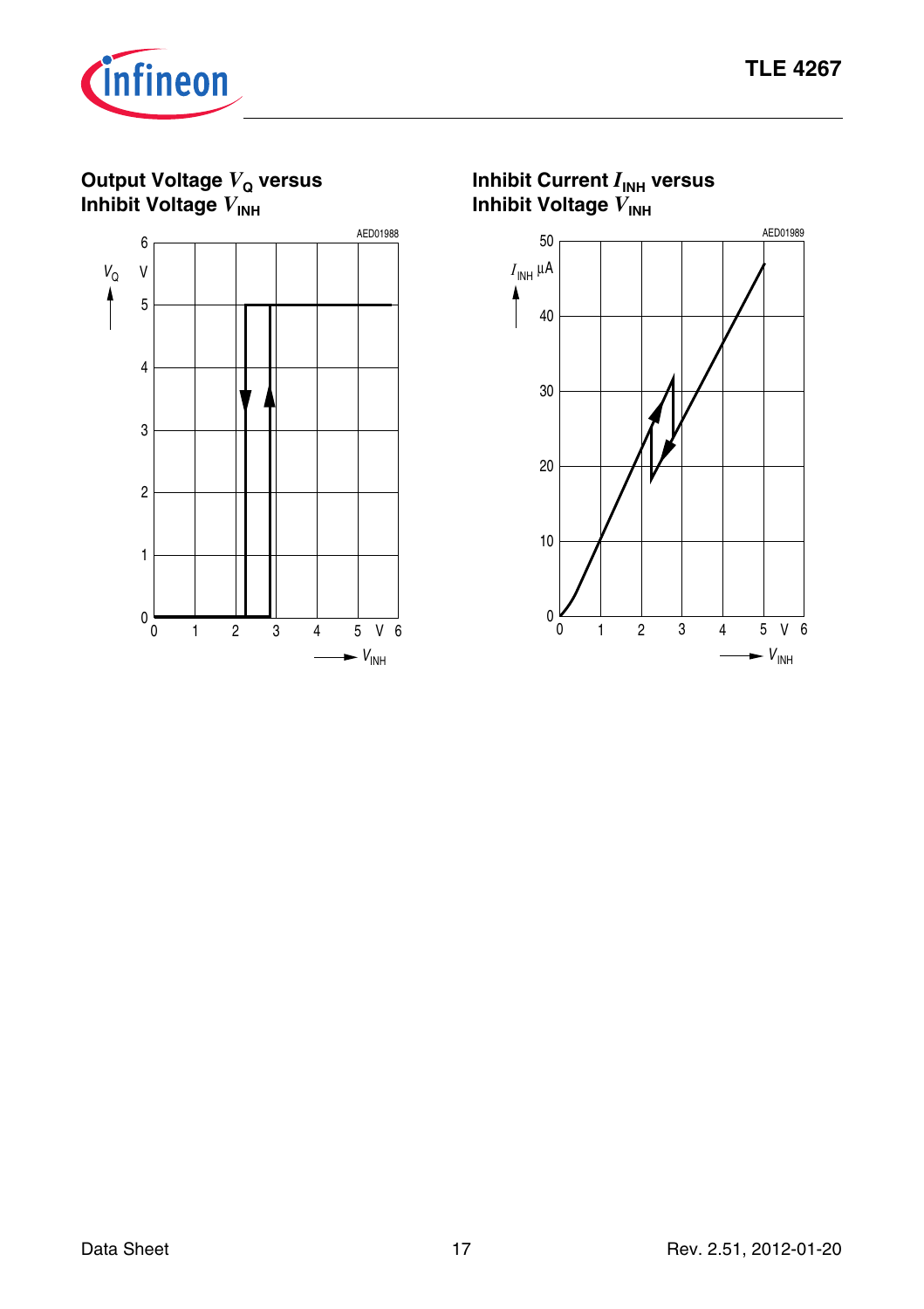

#### <span id="page-17-0"></span>**Package Outlines**



**Figure 8 PG-TO220-7-11** (Plastic Transistor Single Outline)

#### **Green Product** (RoHS compliant)

To meet the world-wide customer requirements for environmentally friendly products and to be compliant with government regulations the device is available as a green product. Green products are RoHS-Compliant (i.e Pb-free finish on leads and suitable for Pb-free soldering according to IPC/JEDEC J-STD-020).

You can find all of our packages, sorts of packing and others in our Infineon Internet Page "Products": **<http://www.infineon.com/products>**.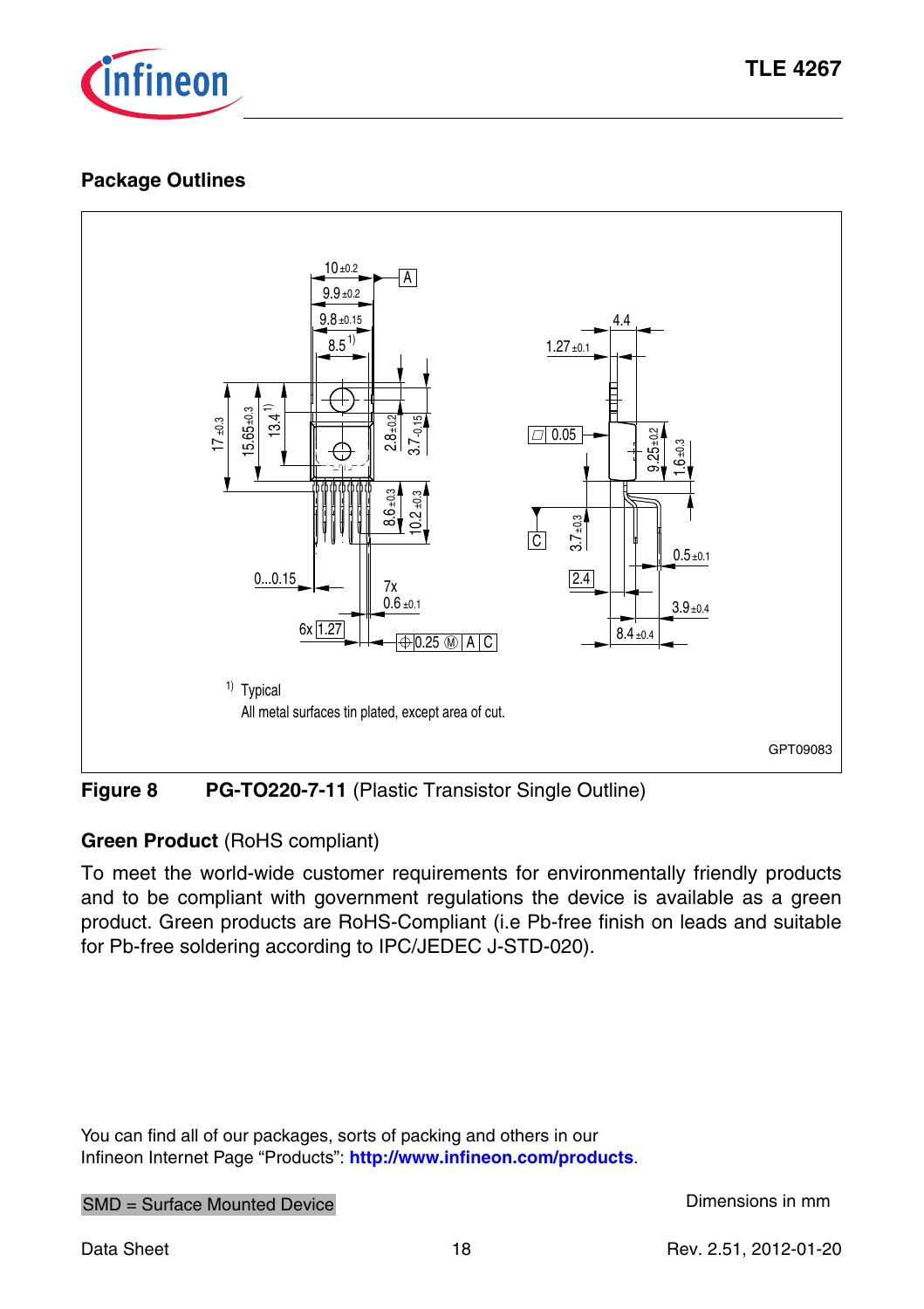



**Figure 9 PG-TO263-7-1** (Plastic Transistor Single Outline)

## **Green Product** (RoHS compliant)

To meet the world-wide customer requirements for environmentally friendly products and to be compliant with government regulations the device is available as a green product. Green products are RoHS-Compliant (i.e Pb-free finish on leads and suitable for Pb-free soldering according to IPC/JEDEC J-STD-020).

You can find all of our packages, sorts of packing and others in our Infineon Internet Page "Products": **<http://www.infineon.com/products>**.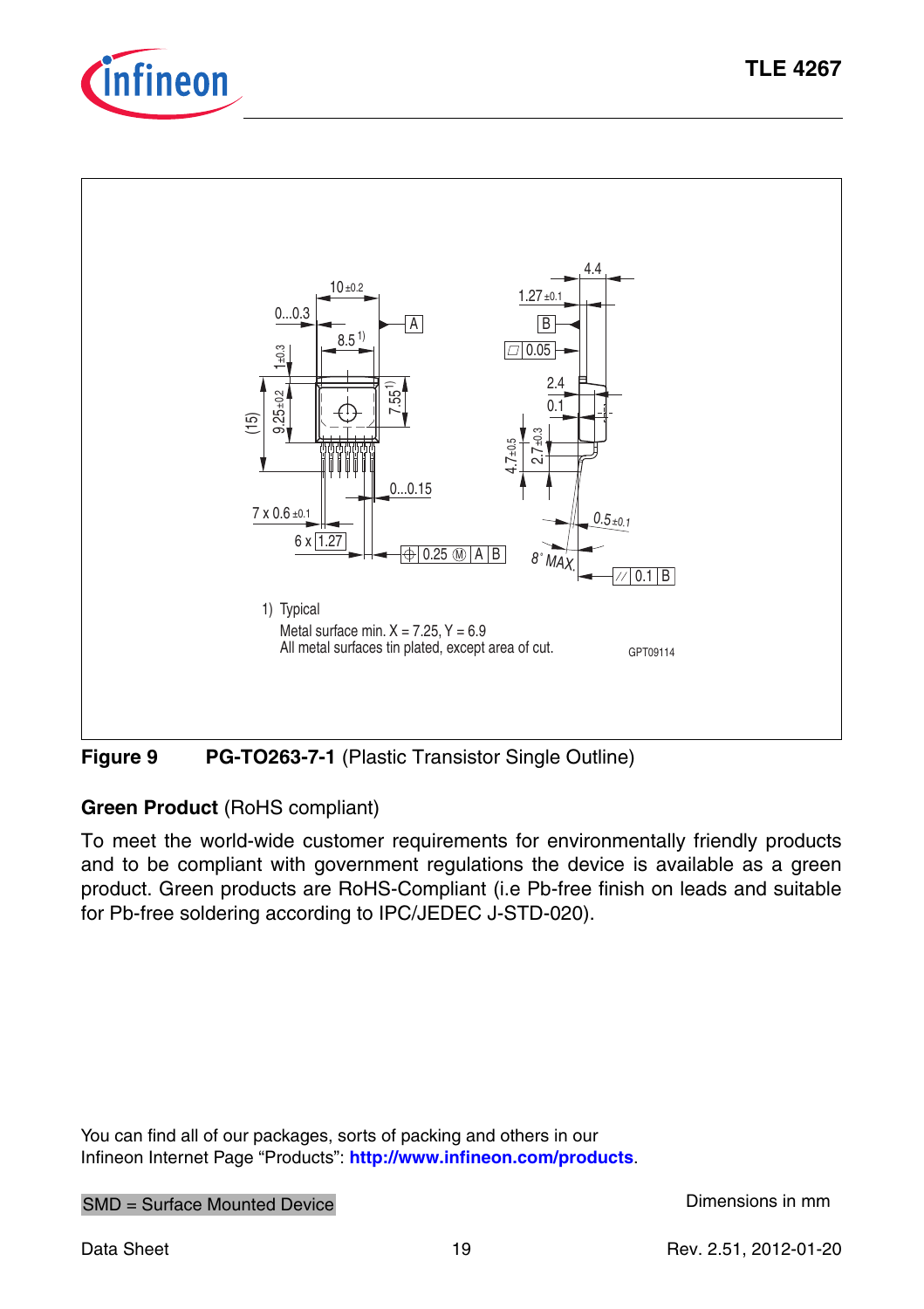



**Figure 10 PG-TO220-7-12** (Plastic Transistor Single Outline)

#### **Green Product** (RoHS compliant)

To meet the world-wide customer requirements for environmentally friendly products and to be compliant with government regulations the device is available as a green product. Green products are RoHS-Compliant (i.e Pb-free finish on leads and suitable for Pb-free soldering according to IPC/JEDEC J-STD-020).

You can find all of our packages, sorts of packing and others in our Infineon Internet Page "Products": **<http://www.infineon.com/products>**.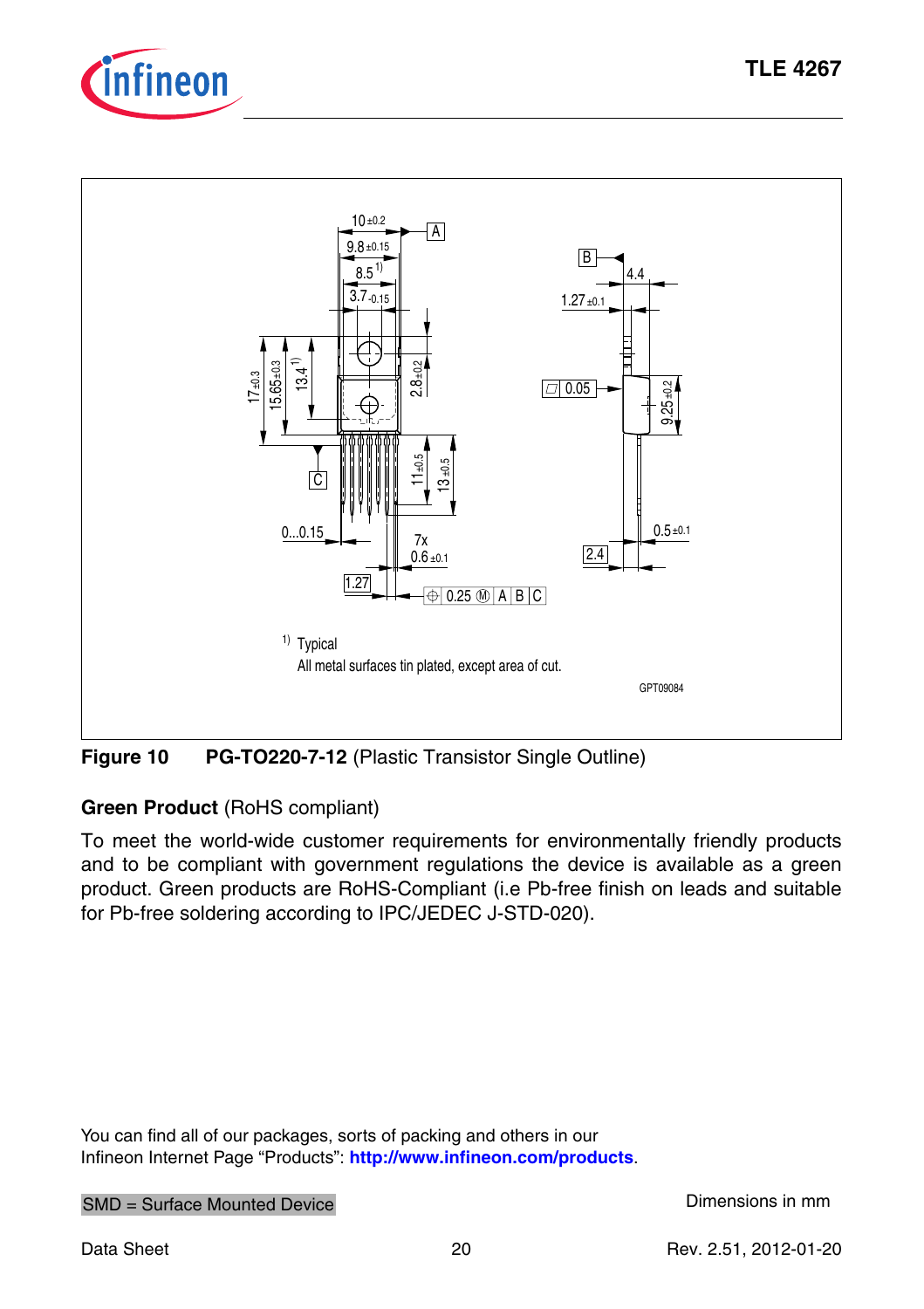



## **Figure 11 PG-DSO-14-30** (Plastic Dual Small Outline)

### **Green Product** (RoHS compliant)

To meet the world-wide customer requirements for environmentally friendly products and to be compliant with government regulations the device is available as a green product. Green products are RoHS-Compliant (i.e Pb-free finish on leads and suitable for Pb-free soldering according to IPC/JEDEC J-STD-020).

You can find all of our packages, sorts of packing and others in our Infineon Internet Page "Products": **<http://www.infineon.com/products>**.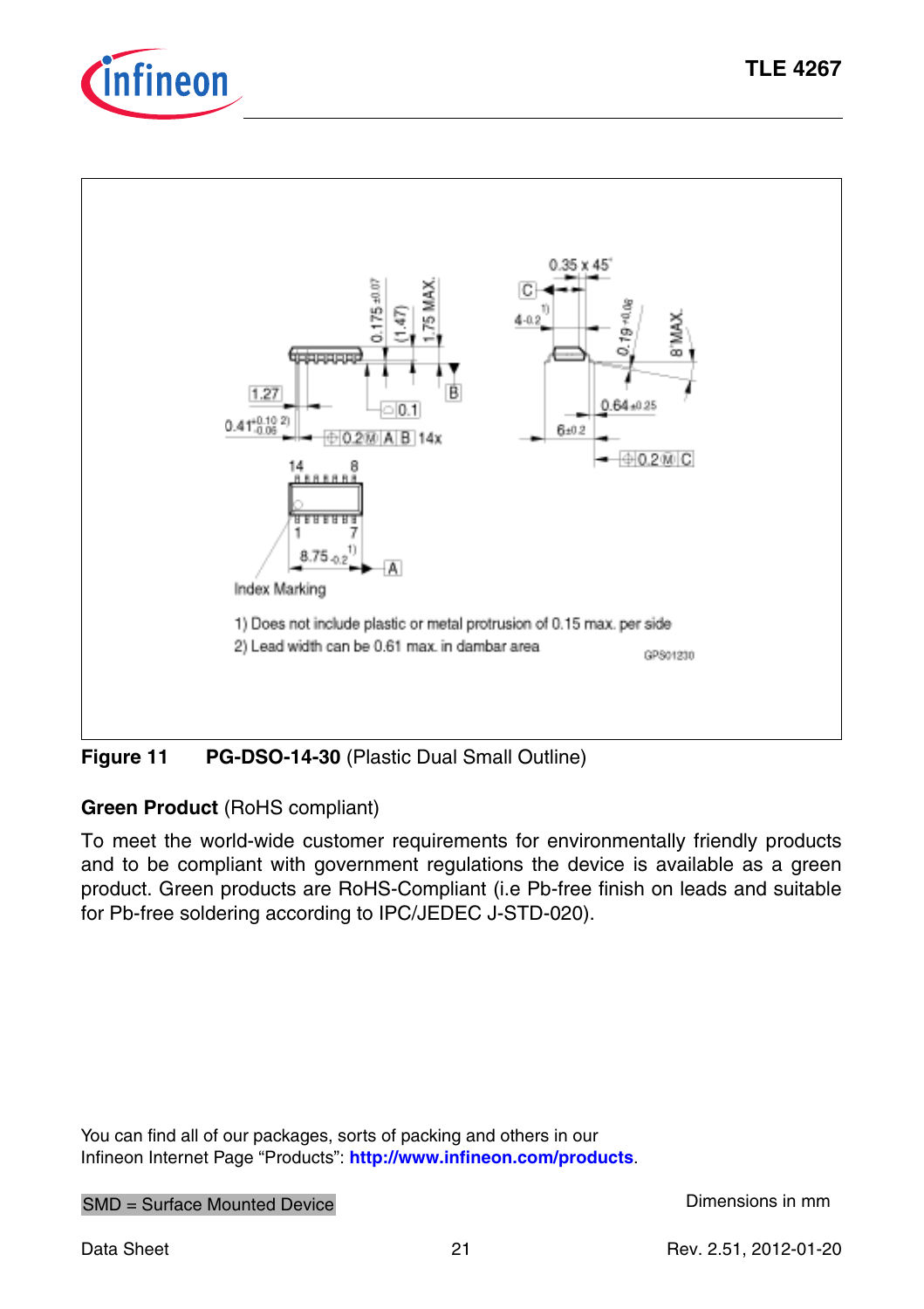

### **Revision History**

| <b>Version</b> | Date       | <b>Changes</b>                                                                                                                                                                                                                                                                                   |
|----------------|------------|--------------------------------------------------------------------------------------------------------------------------------------------------------------------------------------------------------------------------------------------------------------------------------------------------|
| Rev. 2.51      | 2012-02-20 | Page 1: Coverpage added.<br>Page 7: Figure 3 "Block Diagram" updated with clear label<br>for reset output pin.<br>Page 12: Figure 5 "Application Circuit" updated with clear<br>labels for inhibit, hold, reset and reset delay pin.                                                             |
| Rev. 2.5       | 2007-03-20 | Initial version of RoHS-compliant derivate of TLE 4267<br><b>Page 2: AEC certified statement added</b><br>Page 2 and Page 18 ff: RoHS compliance statement and<br>Green product feature added<br>Page 2 and Page 18 ff: Package changed to RoHS<br>compliant version<br>Legal Disclaimer updated |